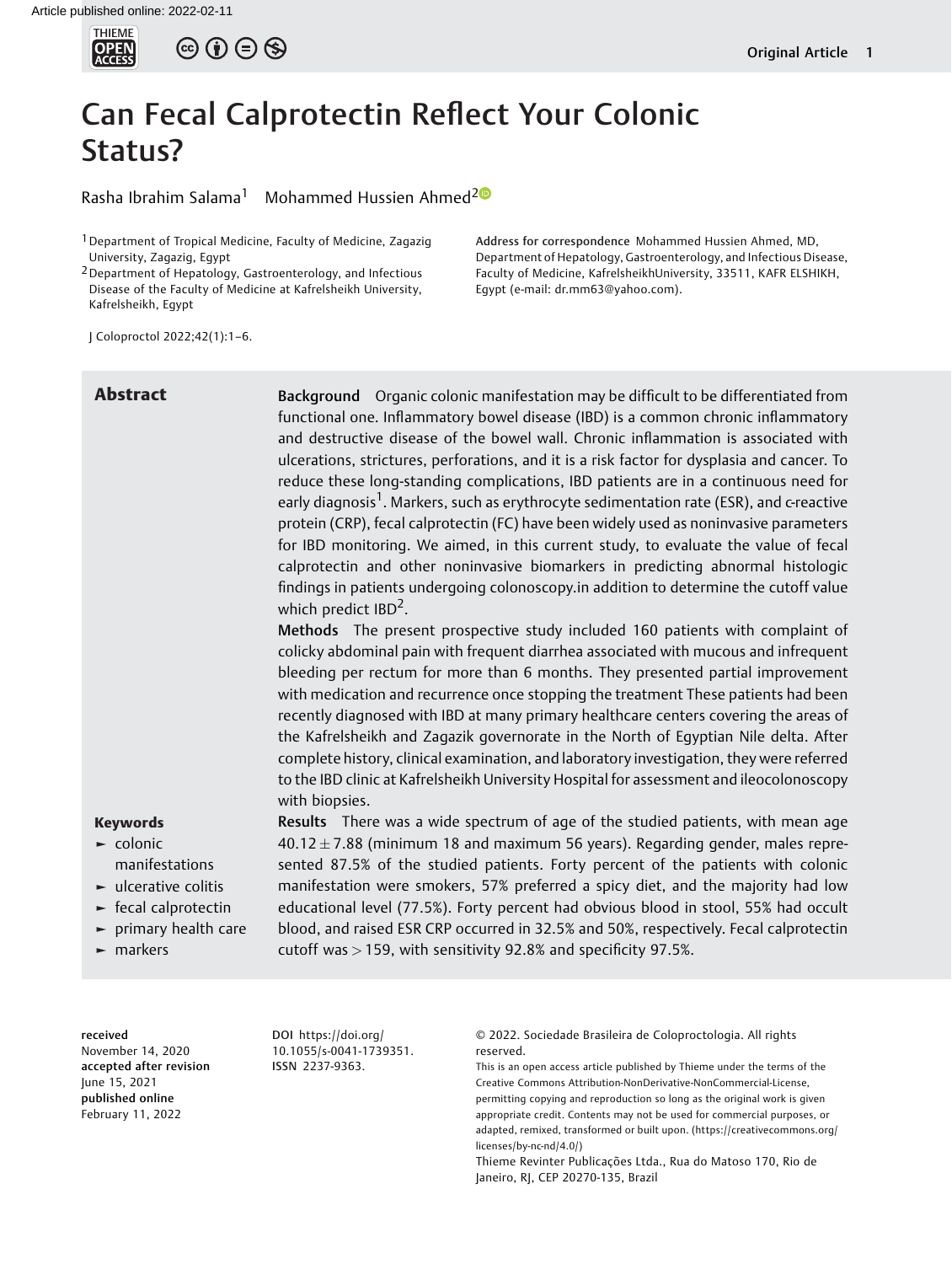Conclusions: Biomarkers (FC, ESR, CRP) can be used as noninvasive parameters for the early diagnosis and prediction of organic colonic disease. Fecal calprotectin in the IBD group revealed significant area under the curve (AUC) values and cutoff > 159, with sensitivity 92.8% and specificity 97.5%.

# Introduction

Organic colonic manifestation may be difficult to be differentiated from the functional type. Inflammatory bowel disease (IBD) is a chronic inflammatory and destructive disease of the gastrointestinal tract. Inflammatory bowel disease commonly affect the quality of life and result in long-term sequel.<sup>1</sup> The optimal target in the early management of IBD is to achieve mucosal healing. A treat-to-target approach and close monitoring of the disease status improve the outcomes for those patients.<sup>2</sup>

The standard of care for monitoring patients with IBD is endoscopy; however, experienced professionals and specialized centers are needed, and for many patients, it is a time consuming, expensive, and invasive method that requires bowel cleansing, that is, it is uncomfortable and inconvenient for many patients. Serum markers, such as erythrocyte sedimentation rate (ESR), c-reactive protein (CRP), and fecal calprotectin (FC), have been widely used as noninvasive parameters for assessing the severity and activity of IBD. $3-5$ 

Calprotectin is a calcium-binding protein that is found mainly in neutrophils and, to a lesser extent, in monocytes and reactive macrophages. It belongs to a subgroup of proteins of the S100 family (calgranulin A, S100A8; calgranulin B, S100A9; and calgranulin C, S100A12) that is associated with acute/chronic inflammatory disorders of the bowel and increasingly became available. $6,7$  Other tests include ESR, CRP.<sup>8</sup>

The current study aimed to evaluate the value of fecal calprotectin and other noninvasive biomarkers in predicting abnormal histologic findings in patients undergoing colonoscopy, in addition to determine the cutoff value which predicts IBD.

# Patients and Methods

In the present prospective study, there were 160 patients with complaint of colicky abdominal pain with frequent diarrhea associated with mucous and infrequent bleeding per rectum for more than 6 months. They showed partial improvement with medication and recurrence of symptoms after stopping the treatment. The patients were referred from primary health care centers covering the Kafrelsheikh and Zagazik governorate and were invited to complete their endoscopic evaluation in the gastrointestinal clinic of the department of hepatology, gastroenterology and infectious diseases at the Kafrelsheikh University Hospital, Egypt, after doing noninvasive laboratory tests in the period from Jun 2019 to Jun 2020.

#### Inclusion Criteria: Predefined as Follows

- 1- Age  $>18$  years.
- 2- Any patient who attended our endoscopic unit between Jun 20, 2019 and Jun 20, 2020 with colonic presentations persisting for more than 6 months.
- 3- Patients who accepted to participate and perform all relevant investigations.

#### Exclusion Criteria

- 1- Patients previously diagnosed with IBD who had already started treatment.
- 2- Patients who refused follow-up and evaluation.
- 3- Failure to sign the informed consent.
- 4- Pregnant females.

# Baseline Evaluation

All patients were subjected to detailed medical history and complete clinical examination. Blood samples were tested for complete blood count (CBC), ESR, CRP, serum total protein, serum albumin, and stool samples were tested for fecal calprotectin. All patients performed an ileocolonoscopic examination, and biopsies were taken from the terminal and all parts of the colon, with special attention to suspected lesions. Biopsies were sent for confirmation by histopathology.

#### Fecal Calprotectin Measurement

Calprotectin was measured, using quantitative enzymelinked immunosorbent assay (ELISA) (Genova Diagnostics, Asheville, NC, USA). The laboratory personnel, who were blinded from the current clinical and endoscopic disease activity of the patients, performed the analyses.

#### Endoscopic Examination

Endoscopy was performed under conscious sedation, in spontaneous breathing with oxygen mask support. Colonoscopy was performed by a single endoscopist at the same endoscopy unit using a Pentax EG3890 colonoscope (Pentax Medical, Tokyo, Japan) with complete examination being done up to the cecum with ileal intubation. Biopsies were taken from the ileum to exclude any histopathological disease. All parts of the colon were biopsied, with special attention to areas of suspected lesions.

An endoscopic evaluation was performed blinded to the results of the FC and other laboratories measurements.

#### Histology

Random mucosal biopsies were obtained from each colon segment, targeting the area of most significant mucosal disease activity. Two pathologists assessed all biopsies and reported histology utilizing a standardized checklist that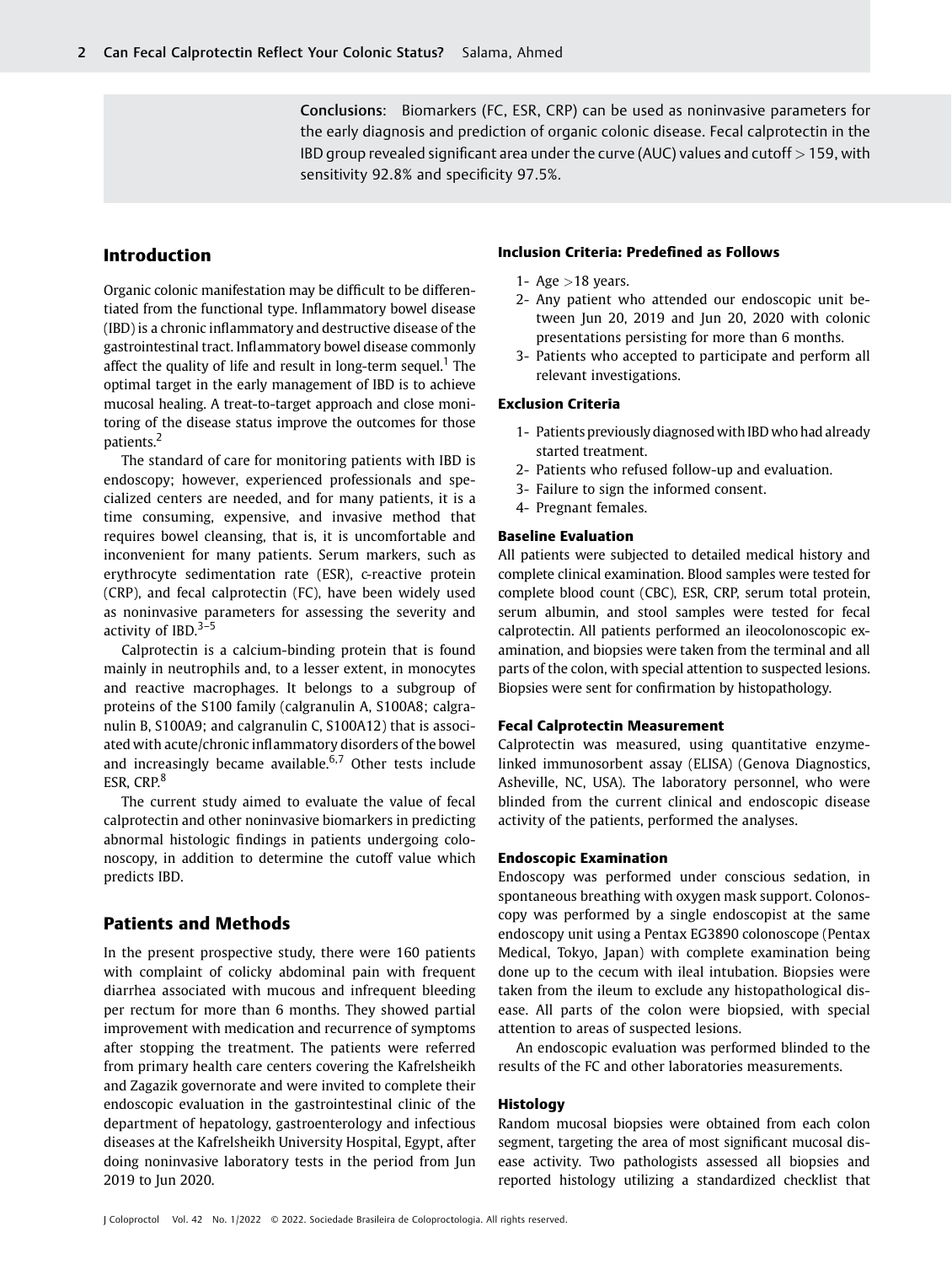includes histologically normal, quiescent, mild, moderate, or severe disease. Histologically normal is defined as completely normal mucosa with no features of chronicity present. Histologically nonspecific colitis is defined as having features of chronicity including chronic inflammatory cells without crypt affection or branching but no active inflammation, such as erosions, crypt abscesses or focal neutrophil infiltration. Histologically active is defined as presence of any epithelial infiltration by neutrophils, crypt abscesses, erosions or ulceration and is further classified into mild, moderate, or severe.<sup>9</sup>

#### Follow-Up

The patients were assessed on a monthly basis until they entered remission clinically and laboratory and endoscopically. During the follow-up visits, the following markers were measured: CBC, ESR, CRP, FC, platelets, serum total protein, hemoglobin (HB) level, and serum albumin.

#### Statistical Analyses

The data were collected and entered in Microsoft Excel (Microsoft Corp., Redmond, WA, USA) spreadsheets before being transferred to the SPSS for Windows, Version 16.0. software (SPSS Inc., Chicago, IL, USA) to be analyzed.

The Wilcoxon test and the paired Student t-test were used to compare paired data, whereas the Chi-Squared test, Fisher exact test, and the Mann-Whitney U-test were used to compare unpaired data.

# Results

During the period of the current study, a total of 160 patients who fulfilled the inclusion criteria were enrolled. The age was distributed as  $40.12 \pm 7.88$ , with minimum of 18 and maximum of 56 years. Regarding gender, males represented 87.5% of the studied patients (►Table 1).

►Table 2 shows that 40% of the patients were smokers, 57% of cases preferred a spicy diet, and the majority had low educational level (77.5%).

►Table 3 shows that 40% had obvious blood in stool, 55% had occult blood, and elevated ESR and CRP occurred in 32.5% and 50%, respectively.  $\blacktriangleright$  Table 4) shows that 30% of the patients had IBD.

The histopathological evolution of the studied patients showed that 30% had IBD (10% Crohn's and 20% ulcerative colitis) (►Table 4)

Table 1 Age and gender distribution between the studied groups

|                                       |              | N            |       |  |
|---------------------------------------|--------------|--------------|-------|--|
| $40.12 \pm 7.88$<br>Mean age $\pm$ SD |              |              |       |  |
| Median (age range)                    |              | 40.0 (18-56) |       |  |
|                                       |              | N            | %     |  |
| Sex                                   | Male         | 140          | 87.5  |  |
|                                       | Female       | 20           | 12.5  |  |
|                                       | <b>Total</b> | 160          | 100.0 |  |

Abbreviation: SD, standard deviation.

Table 2 Patient's characteristics distribution between the studied groups

|                          |              | N   | %     |
|--------------------------|--------------|-----|-------|
| Smoke                    | Non          | 96  | 60.0  |
|                          | Smoker       | 64  | 40.0  |
| <b>Diet</b>              | Non-spicy    | 68  | 42.5  |
|                          | Spicy        | 92  | 57.5  |
| <b>Educational level</b> | LOW          | 124 | 77.5  |
|                          | <b>MED</b>   | 8   | 5.0   |
|                          | <b>HIGH</b>  | 28  | 17.5  |
|                          | <b>Total</b> | 160 | 100.0 |

Table 3 Stool and laboratory analysis distribution

|              |                 | N   | %     |
|--------------|-----------------|-----|-------|
| Stool        |                 | 60  | 37.5  |
|              | <b>Blood</b>    | 64  | 40.0  |
|              | <b>Mucinous</b> | 36  | 22.5  |
| Occult blood | $-VE$           | 72  | 45.0  |
|              | $+VE$           | 88  | 55.0  |
| <b>ESR</b>   | $-VE$           | 108 | 67.5  |
|              | $+VE$           | 52  | 32.5  |
| <b>CRP</b>   | $-VE$           | 80  | 50.0  |
|              | $+VE$           | 80  | 50.0  |
|              | <b>Total</b>    | 160 | 100.0 |

Abbreviations: CRP, C-reactive protein; ESR, erythrocyte sedimentation rate.

Table 4 Histopathology classification of the patient after endoscopy

|                |                     | N   | %     |
|----------------|---------------------|-----|-------|
| Histopathology | Crohn's disease     | 16  | 10.0  |
|                | Nonspecific colitis | 112 | 70.0  |
|                | Ulcerative colitis  | 32  | 20.0  |
| <b>IBD</b>     | $-VE$               | 112 | 70.0  |
|                | $+VE$               | 48  | 30.0  |
|                | <b>Total</b>        | 160 | 100.0 |

Abbreviation: IBD, inflammatory bowel disease.

The following demographic and laboratory investigations (age, gender, smoking habits, diet, educational level, fecal calprotectin level, CRP, ESR, and occult blood in stool) were used as a noninvasive predictors because some of them showed a statically significant difference between patients in the IBD group and those in the non-IBD group. (►Table 5).

The mean fecal calprotectin level was higher among IBD patients, with a statistically significant difference between the two groups, p-value 0.00.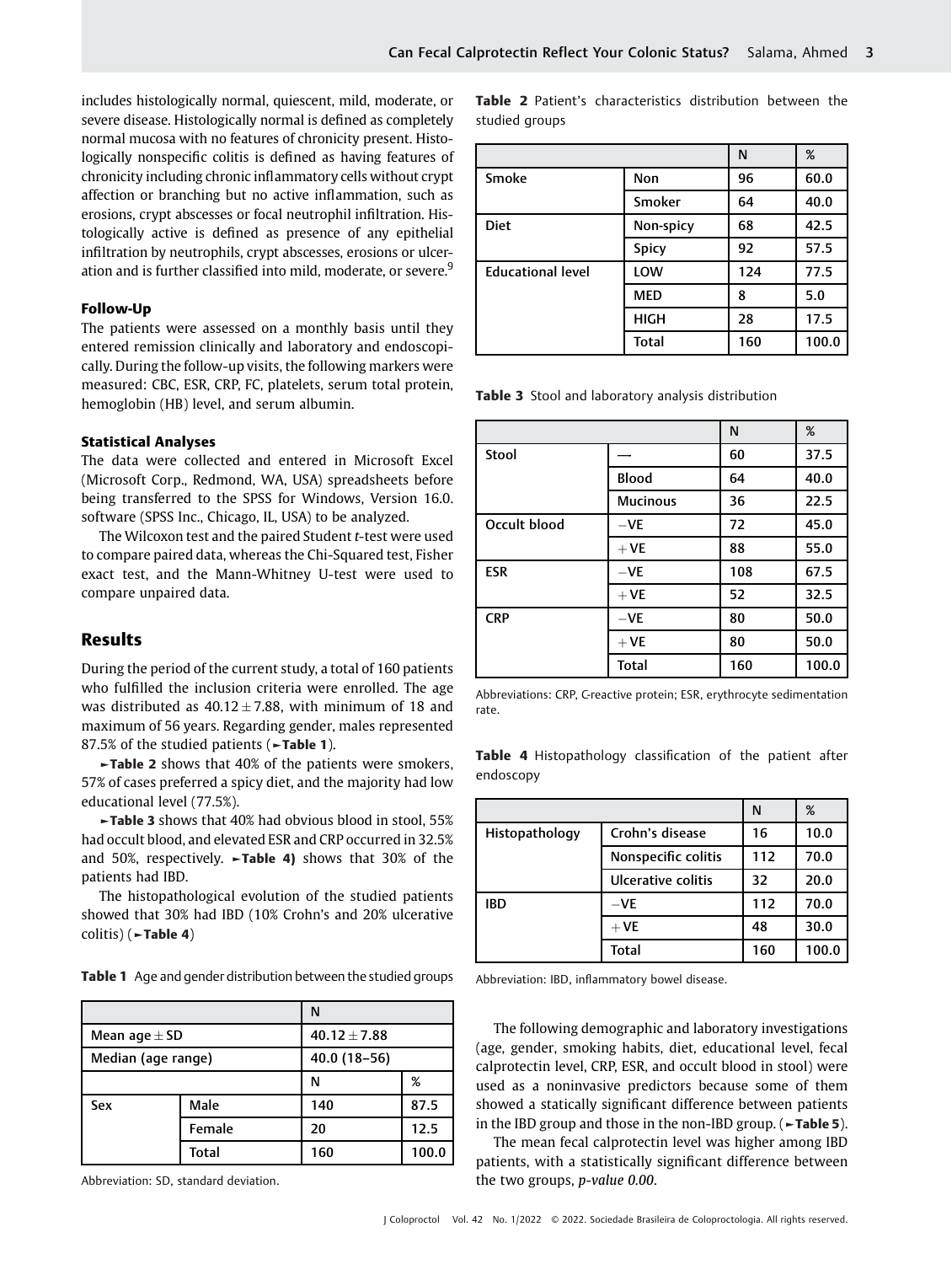|  |  |  | Table 5 Relation with inflammatory bowel disease |  |  |
|--|--|--|--------------------------------------------------|--|--|
|--|--|--|--------------------------------------------------|--|--|

|                          |                    |           | Non-IBD          | <b>IBD</b>       | t/ $X^2$ | $\boldsymbol{P}$  |
|--------------------------|--------------------|-----------|------------------|------------------|----------|-------------------|
| Age                      |                    |           | $40.11 \pm 8.49$ | $40.16 \pm 6.31$ | 0.044    | 0.965             |
| Sex                      | Male               | N         | 100              | 40               |          |                   |
|                          |                    | $\%$      | 89.3%            | 83.3%            |          |                   |
|                          | Female             | ${\sf N}$ | 12               | 8                | 1.08     | 0.29              |
|                          |                    | $\%$      | 10.7%            | 16.7%            |          |                   |
| Smoke                    | Non                | ${\sf N}$ | 68               | 28               |          |                   |
|                          |                    | $\%$      | 60.7%            | 58.3%            |          |                   |
|                          | Smoker             | ${\sf N}$ | 44               | 20               | 0.079    | 0.77              |
|                          |                    | $\%$      | 39.3%            | 41.7%            |          |                   |
| <b>Diet</b>              | Non-spicy          | N         | 40               | 28               |          |                   |
|                          |                    | $\%$      | 35.7%            | 58.3%            |          |                   |
|                          | Spicy              | N         | 72               | 20               | 12.78    | $0.002*$          |
| <b>Educational level</b> | Low                | N         | 88               | 36               |          |                   |
|                          |                    | $\%$      | 78.6%            | 75.0%            |          |                   |
|                          | Med                | ${\sf N}$ | $\overline{4}$   | $\overline{4}$   | 1.6      | 0.44              |
|                          |                    | $\%$      | 3.6%             | 8.3%             |          |                   |
|                          | High               | N         | 20               | 8                |          |                   |
|                          |                    | $\%$      | 17.9%            | 16.7%            |          |                   |
| Stool                    | Normal             | N         | 60               | $\bf{0}$         |          |                   |
|                          |                    | $\%$      | 53.6%            | 0.0%             |          |                   |
|                          | Blood              | N         | 20               | 44               | 77.5     | $0.00^{\ast\ast}$ |
|                          |                    | $\%$      | 17.9%            | 91.7%            |          |                   |
|                          | <b>Mucous</b>      | N         | 32               | 4                |          |                   |
|                          |                    | $\%$      | 28.6%            | 8.3%             |          |                   |
| Occult blood             | $-\mathsf{VE}$     | N         | 68               | 4                |          |                   |
|                          |                    | $\%$      | 60.7%            | 8.3%             |          |                   |
|                          | $+ \, \mathsf{VE}$ | N         | 44               | 44               | 37.24    | $0.00^{\ast\ast}$ |
|                          |                    | $\%$      | 39.3%            | 91.7%            |          |                   |
| <b>ESR</b>               | Normal             | N         | 100              | 8                |          |                   |
|                          |                    | $\%$      | 89.3%            | 16.7%            |          |                   |
|                          | Raised             | N         | 12               | 40               | 80.77    | $0.00**$          |
|                          |                    | $\%$      | 10.7%            | 83.3%            |          |                   |
| <b>CRP</b>               | Normal             | N         | 76               | 4                |          |                   |
|                          |                    | $\%$      | 67.9%            | 8.3%             |          |                   |
|                          | Raised             | N         | 36               | 44               | 47.61    | $0.00^{\ast\ast}$ |
|                          |                    | $\%$      | 32.1%            | 91.7%            |          |                   |
| <b>Total</b>             |                    | N         | 112              | 48               |          |                   |
|                          |                    | $\%$      | 100.0%           | 100.0%           |          |                   |

Abbreviations: CRP, C-reactive protein; ESR, erythrocyte sedimentation rate; IBD, inflammatory bowel disease.

The receiver operating characteristic (ROC) curve analysis for fecal calprotectin in the IBD group revealed significant AUC value, and cutoff  $> 159$  with sensitivity 92.8% and specificity 97.5% (►Table 6 - ►Fig. 1).

## **Discussion**

Our important questions are: is there a real need for the everyday use of biomarkers for differentiation between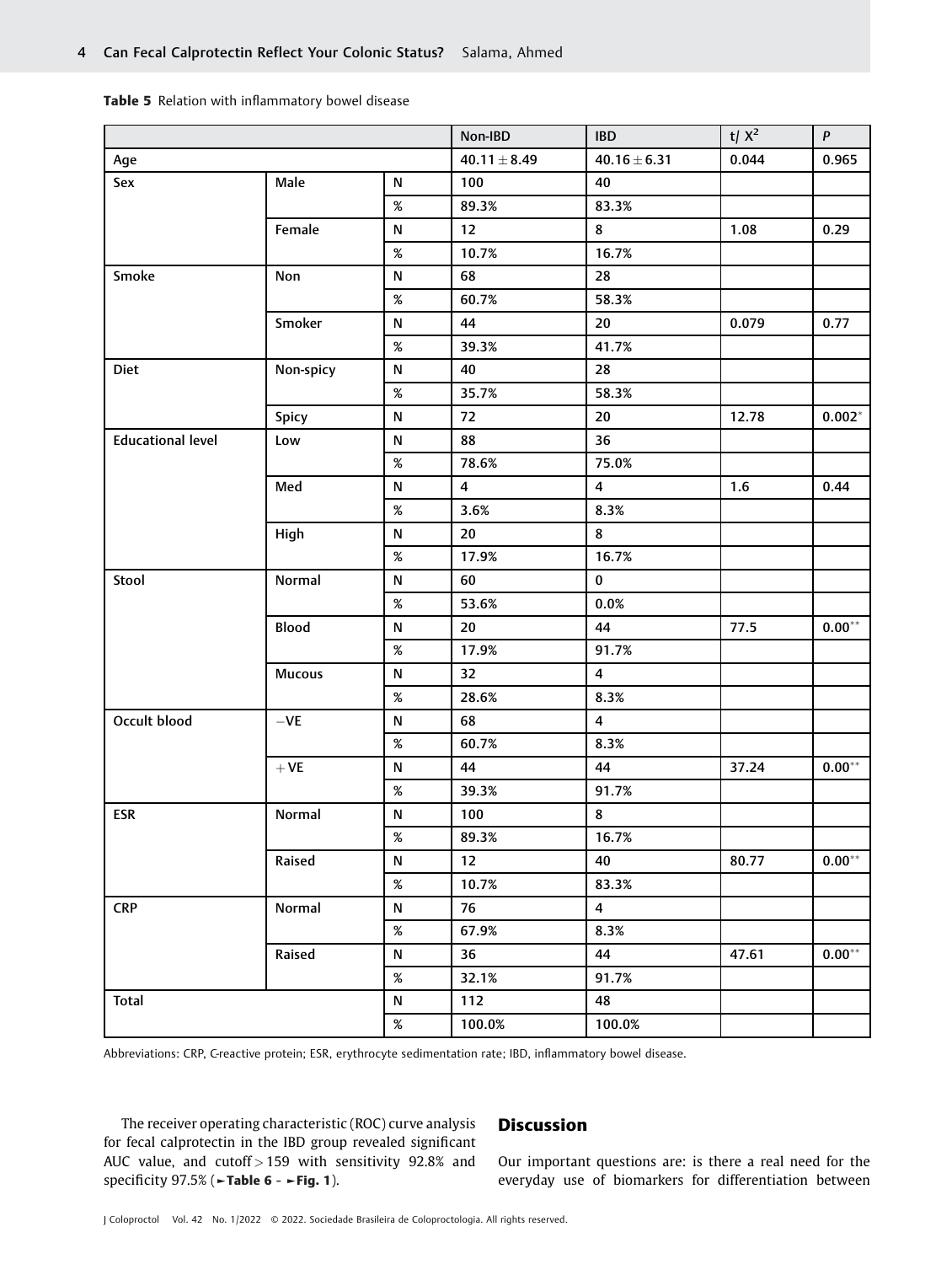|  |  |  |  | <b>Table 6</b> Fecal calprotectin distribution between IBD and non-IBD |  |  |  |  |  |  |
|--|--|--|--|------------------------------------------------------------------------|--|--|--|--|--|--|
|--|--|--|--|------------------------------------------------------------------------|--|--|--|--|--|--|

|                      | Non-IBD          | <b>IBD</b>              | V <sub>2</sub><br>$\mathbf{v}$<br> |          |
|----------------------|------------------|-------------------------|------------------------------------|----------|
| ` Fecal calprotectin | $68.96 \pm 22.8$ | $.1.08 \pm 87.6$<br>261 | 17.798                             | $0.00**$ |

Abbreviations: IBD, inflammatory bowel disease.



| Area  | Cutoff | ₽        | 95% Confidence<br><b>Interval</b> |                              | <b>Sensitivity</b> | <b>Specificity</b> |  |
|-------|--------|----------|-----------------------------------|------------------------------|--------------------|--------------------|--|
|       |        |          | Lower<br><b>Bound</b>             | <b>Upper</b><br><b>Bound</b> |                    |                    |  |
| 0.979 | >159   | $0.00**$ | 0.960                             | 0.998                        | 92.8%              | 97.5%              |  |

Significant AUC and cutoff > 159 with sensitivity 92.8% and specificity 97.5%

Fig. 1 Receiver operating characteristic curve for fecal calprotectin cutoff regard inflammatory bowel disease.

functional and organic colonic manifestations, and: can we use fecal calprotectin as a reliable indicator of IBD? Finally, our last question was: which cutoff value we can rely on for the diagnosis of IBD?

In a country like Egypt, with limited health insurance covering facilities, a great proportion of IBD patients, mainly those in the rural countryside part of the community, lacks an easy and effective communicationwith specialized IBD or even gastroenterology services. Consequently, a great proportion of patients is directed to the widely available and accessible primary health care (PHC). Most of the time, available staff in these PHC centers are junior caregivers, general practitioners (GPs) or family doctors who do not have experience in or the appropriate equipment for managing patients with IBD, and this was the rationale that led us to carry out the present study, whose goal is to figure out an easy and reliable method for these juniors to manage IBD patients in the PHC setting.<sup>10–14</sup>. All of this markedly increases the need for noninvasive test for an early diagnosis.<sup>14</sup>

Still, estimation of the severity and activity of the gastrointestinal inflammation in IBD is a problematic dilemma. Endoscopy with biopsy remains the most reliable method.<sup>15,16</sup> However, the facts that the endoscopic interventions are invasive and frequently disturbing and that the symptoms are usually not conclusive have led to the use of laboratory investigations in the assessment of disease activity among IBD patients.<sup>17</sup> Among these, acute phase reactants, ESR, CRP, occult blood in stool, and FC are the most frequently used laboratory markers because they are readily available, simple, noninvasive, relatively cheap, and have reported efficacy.

Several studies have reported that FC can be used as a diagnostic aid, and in assessment of disease remission and exacerbation. To the best of our knowledge, this is the first Egyptian report to determine the cutoff value for the diagnosis of IBD.

Vermeireetet et al., $^{18}$  showed that some acute phase reactants increase in active inflammatory conditions, and CRP is among the most commonly used acute phase reactants. In the current study, we noticed that there was a significant difference between the levels of CRP, ESR, FC, and occult blood in the stool between the two groups (with and without IBD).

In the current study, the cutoff value of FC level at the time of diagnosis was  $>$  159, with significant AUC value, sensitivity of 92.8%, and specificity of 97.5%. Costa et al.<sup>19</sup> demonstrated a 14-fold greater risk of relapse in ulcerative colitis patients if the calprotectin was higher than 150 g/g, but this was not the situation for Chron's disease patients. The difference in the mean levels may be due to poor sanitation and frequent intestinal infections in developing countries when compared to developed countries, with presumably higher level in developing countries.

One metanalysis focusing on noninvasive tests in the management of IBD in the pediatric age group found that in children whose pediatrician is considering an endoscopy, symptoms were not accurate enough to identify low-risk patients in whom an endoscopy could be avoided. Fecal calprotectin, CRP, and albumin findings were of potential clinical value, given their ability to set apart children at low risk (negative FC test result) from those at high risk (positive CRP or albumin test result) for IBD.<sup>20</sup> If these laboratory markers are gathered together, they are useful and should be part of the global management of IBD patients. However, they are not magic, and until more data become available, the use of CRP and other laboratory markers should be seen as an additive tool to clinical observation and physical examination rather than a replacement. $21-25$ 

In conclusion, biomarkers (FC, ESR, CRP) can be used as non-invasive parameters for the early diagnosis and prediction of organic colonic disease. Fecal calprotectin in the IBD group revealed significant AUC value and cutoff  $>$  159, with sensitivity 92.8% and specificity 97.5%.